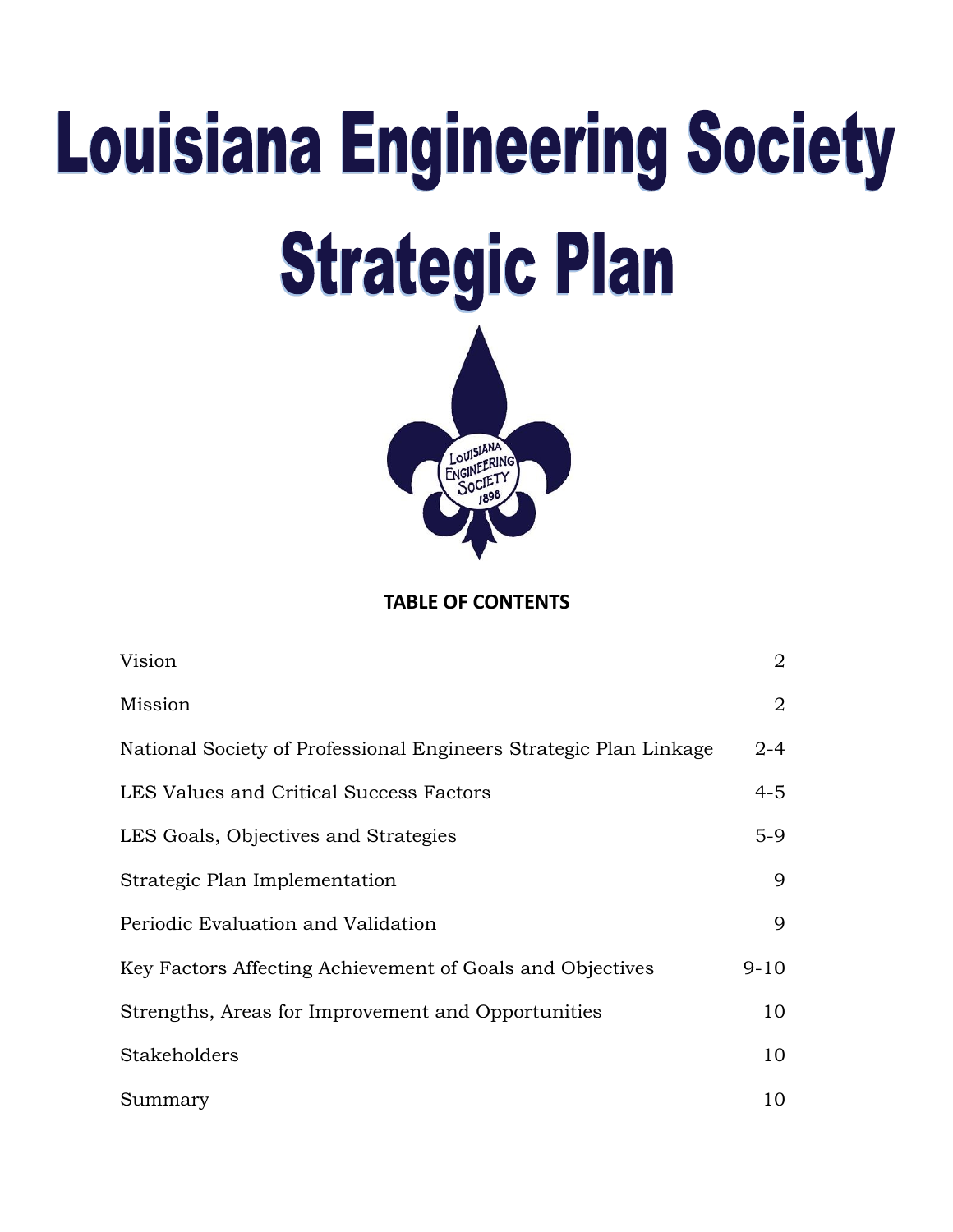# **Vision Statement**

The Louisiana Engineering Society is the recognized advocate of all licensed engineers in the state of Louisiana.

# **Mission Statement**

The Louisiana Engineering Society serves to advance the engineering profession by:

**E**ncouraging ethical and competent practice through licensure and legislative involvement.

**N**urturing public awareness of engineers' contributions to society.

Growing the society through licensure & LES membership and public service.

**R**ecognizing engineering achievements.

# **National Society of Professional Engineers Strategic Plan Linkage**

The Louisiana Engineering Society (LES) is a state society of the National Society of Professional Engineers (NSPE). LES seeks to align its strategic plans with that of NSPE.

# **NSPE's Strategic Plan**

| <b>NSPE Website</b> | <b>NSPE Strategic Plan On-Line</b>                                                                                                                                                                                                                                                                                                                                                                                                                       |
|---------------------|----------------------------------------------------------------------------------------------------------------------------------------------------------------------------------------------------------------------------------------------------------------------------------------------------------------------------------------------------------------------------------------------------------------------------------------------------------|
|                     | $(http://www.nspe.org/aboutnspe/ab1-plan.asp)$                                                                                                                                                                                                                                                                                                                                                                                                           |
| <b>Background</b>   | NSPE state and national leaders from across the country came together in January<br>1999 for an unprecedented Leadership Consensus Congress that approved a new<br>vision, mission, and goals to guide the Society for the next three years. At the<br>same Atlanta meeting, the NSPE Board of Directors then unanimously endorsed<br>the plan. The objectives accompanying each goal will give a new focus to NSPE's<br>program planning and budgeting. |
| <b>Vision</b>       | NSPE is the premier national organization that promotes and defends the<br>professional interests of all engineering professionals.                                                                                                                                                                                                                                                                                                                      |
| <b>Mission</b>      | NSPE is the national society of engineering professionals from all disciplines that<br>promote the ethical and competent practice of engineering, advocates licensure,<br>and enhances the image and well being of its members.                                                                                                                                                                                                                          |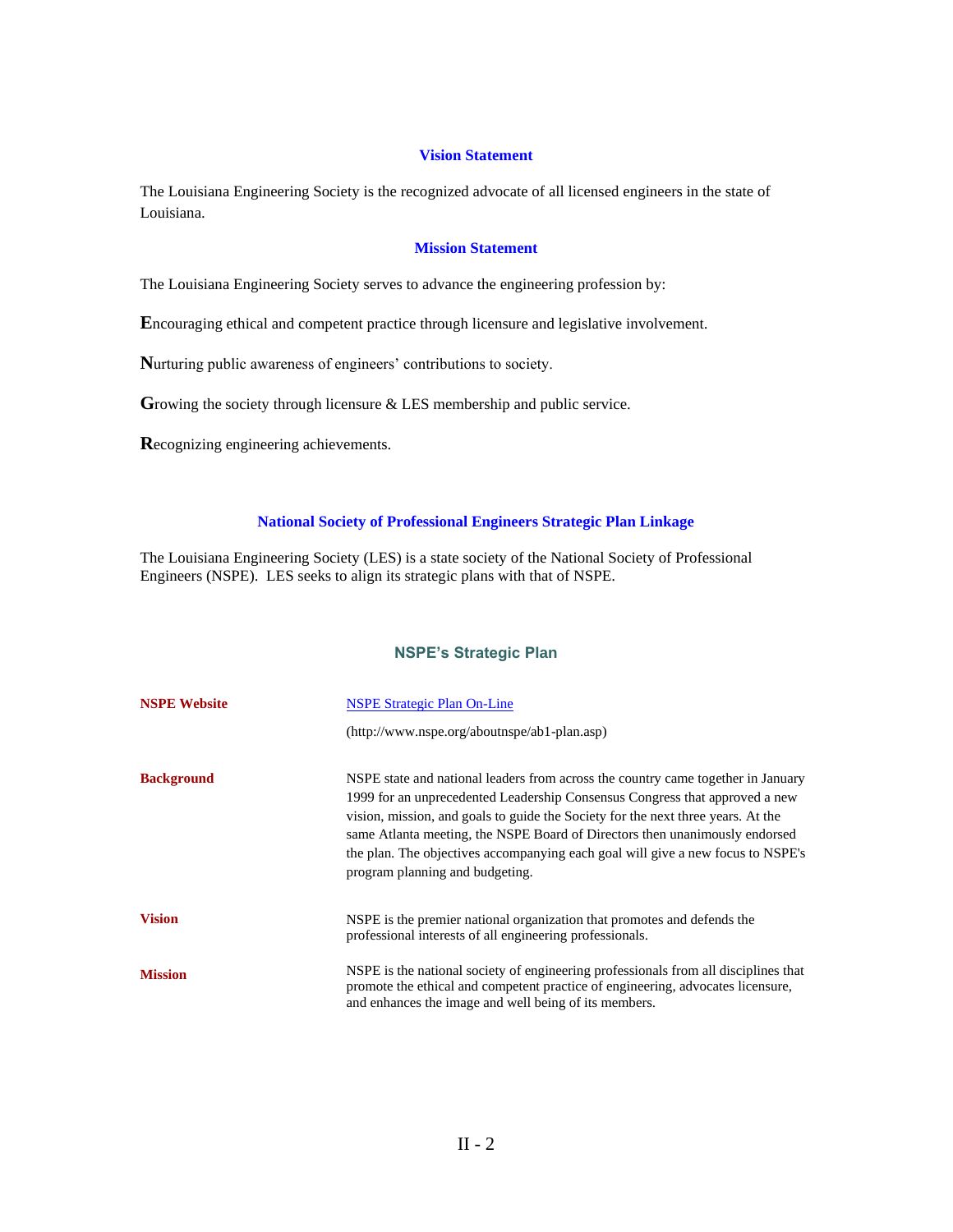*1. Promote the competent, ethical, and professional practice* 

**Goal**

*of engineering.*

- **NSPE Core Values** Protection of the public
	- Ethical conduct
	- Professionalism
	- Competency
	- Fulfillment of member needs
	- Service to the public
	- **Licensure**
	- Support professional licensure as defined by the various jurisdictions, including vigorous enforcement of the statutes.
	- Encourage those who are not specifically required by statutes to be licensed to choose licensure as a legal, public, and personal declaration of their educational and professional achievement.
	- Collaborate with other organizations to continually enhance and standardize the licensure process, including examination options and formats, continuing professional competency, national mobility, international practice, and areas of certification.
	- Develop and distribute an economical and efficient licensure examination preparation program and coordinate with state societies to enhance and publicize existing programs.
	- Promote the use of NSPE membership as the universally recognized indication of those committed to the ethical, competent, and professional practice of engineering.
	- Continue to develop and implement an effective plan to communicate the importance of the competent, ethical, and professional practice of engineering to policy makers and the public.
	- Develop a pro-active role in addressing ethical violations and member discipline
	- Continue to implement and monitor the public image campaign.
	- Publicize major achievements of engineers and engineering professionals.
	- Develop education campaigns on the importance of licensure.
	- Publicize Society activities to the trade and general media.
	- Develop a campaign to enhance the recognition and stature of engineering professionals in the workplace.
	- Develop a program to educate engineers regarding improvement of their own public image.
	- Encourage engineers to participate in civic, educational, community and governmental activities and projects, including boards and commissions.
	- Promote awareness of engineering to pre-college students.

 Improve NSPE's role of serving as an information resource to members, Chapters, state societies, and other engineering societies.

- Provide educational opportunities for students and engineering professionals.
- Create and implement career planning and development initiatives, including career-growth and licensure mentoring opportunities and managerial skills development.
- Develop models for encouraging student chapters and student involvement in chapters and state societies.
- Publicize the benefits of NSPE membership, with specific focus on younger engineers and students.
- Develop ideas and programs to facilitate networking opportunities.

#### **Goal**

**Goal**

*3. Provide education, career development, networking opportunities, and other benefits to engineering professionals and students.*

*2. Enhance the image and stature of engineering professionals.*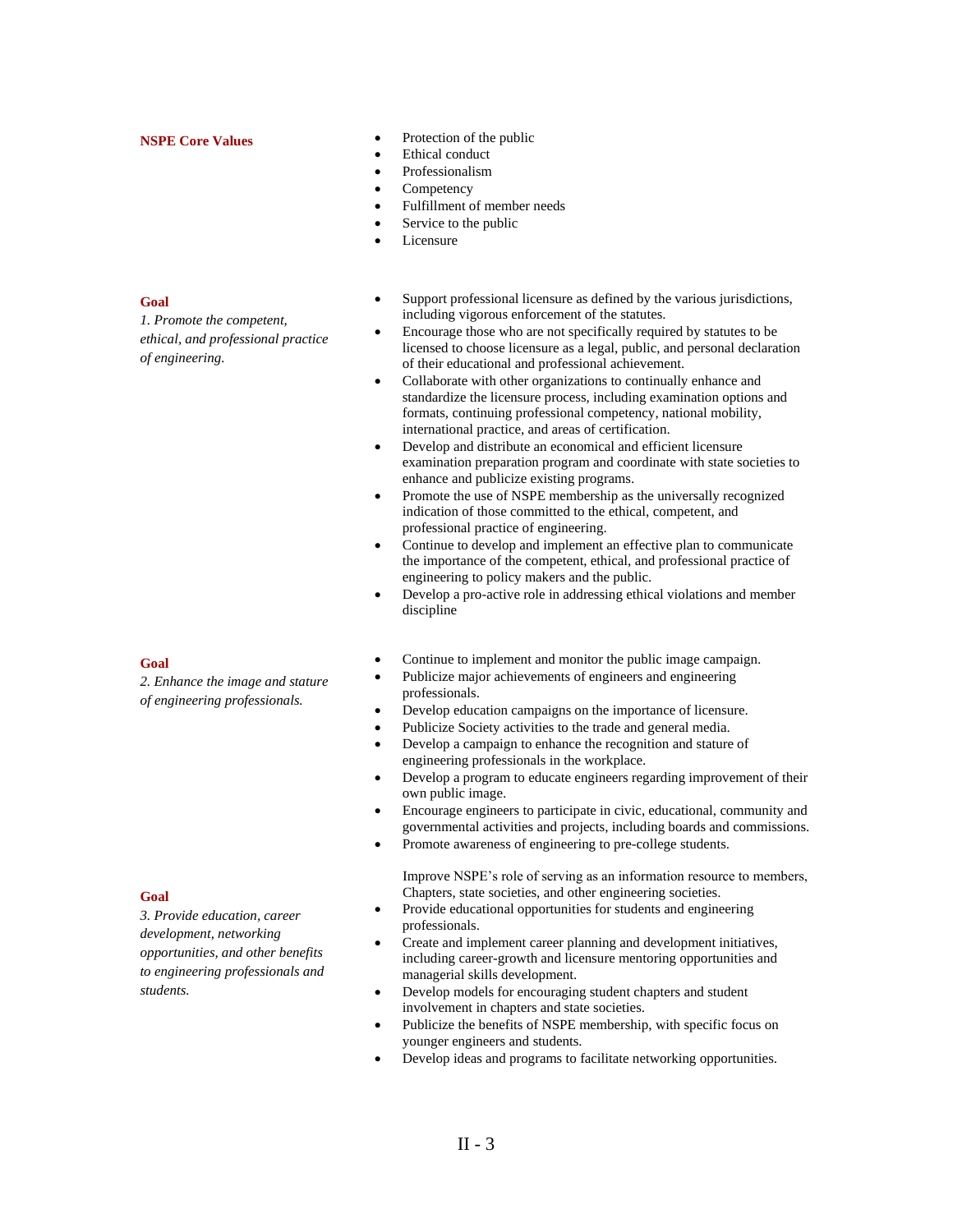#### **Goal**

*4. Advocate the interests of engineering professionals and protect the public through an effective government relations program.*

### **Goal**

*5. Align the structure, activities, and governance of the society to optimize support and resources for all programs.*

- Monitor national, state, and local public policy issues (legislation, regulations, and administrative orders).
- Facilitate efforts of national, state, and local resources on public policy issues.
- Advocate on behalf of the engineering professionals on public policy issues.
- Communicate with stakeholders (engineering professionals, public officials, the general public, et. al) to raise awareness of public policy issues of interest to engineering professionals.
- Promote political involvement by engineering professionals.
- Choose strategic alliances to increase NSPE's effectiveness on legislative and regulatory issues.
- Improve and mature the streamlined governance model at NSPE, including the regions and the practice divisions.
- Continue effective operation of and improvements to the records management system.
- Explore new ways, including the use of distance-access technology, to optimize participation by members in NSPE meetings.
- Increase net membership by continuing the implementation of improved membership marketing.
- Improve inter-professional and inter-society interactions.
- Strengthen the partnership and communication of programs and activities among national, regional, state, and chapter organizations.
- Improve the use of technology to enhance member awareness, involvement, participation, and efficiency of Society operations.
- Commit to the ongoing strategic planning process, including the allocation of resources according to the plan and the elimination of programs that cannot be linked to the plan.

# **LES Values and Critical Success Factors**

The LES strategic management system is defined by using core values to determine the critical success factors of the organization. These key success factors are then translated into goals, objectives, performance indicators and strategies as outlined in the following text.

The LES core values were ranked at a board of direction meeting: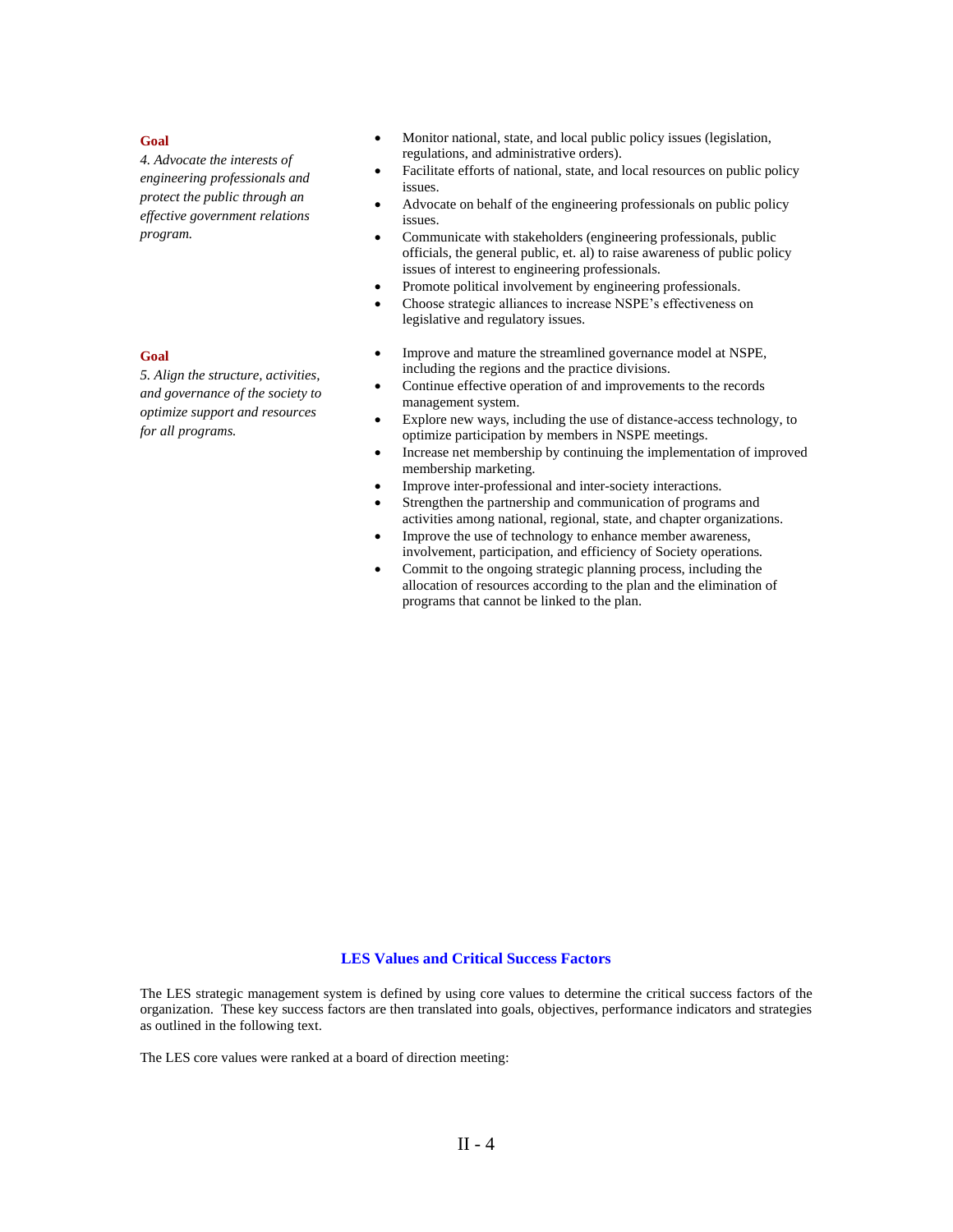# *Organizational Values*

- 1. Leadership
- 2. Integrity
- 3. Education
- 4. Career Orientation
- 5. Quality
- 6. Commitment

These LES values were then used to determine the following critical success factors:

# *Critical Success Factors*

- *1. Participation of volunteers*
- *2. Relevant "hot" topics and issues*
- *3. Communication and public awareness*
- *4. Leadership*
- *5. Offering Continued Professional Development (CPD) and educational opportunities*
- *6. Organization and structure*
- *7. Good effective staff*
- *8. Membership growth*
- *9. Legislative liaison / advocacy*
- *10. Scholarship and engineering education*
- *11. Employer support*

The critical success factors listed above were then used to develop the following strategic goals.:

# *Strategic Goals*

- *A. Protect the interests of the engineering profession/Advocate registration of all engineers*
- *B. Provide leadership on engineering issues for the state/Service to the Public and Profession*
- *C. Provide avenues for members to elevate their skills, competencies and ethics*
- *D. Provide leadership and guidance to engineering education in LA*
- *E. Elevate the status and image of the engineering profession through outreach activities, recognition and public awareness*

# **Strategic Goals**

*A. Protect the interests of the profession/Advocate registration of all engineers* 

# **OBJECTIVES:**

1. That major industrial and governmental units that employee personnel who perform engineering services within the state of Louisiana are registered with the Louisiana Professional Engineering and Land Surveying Board.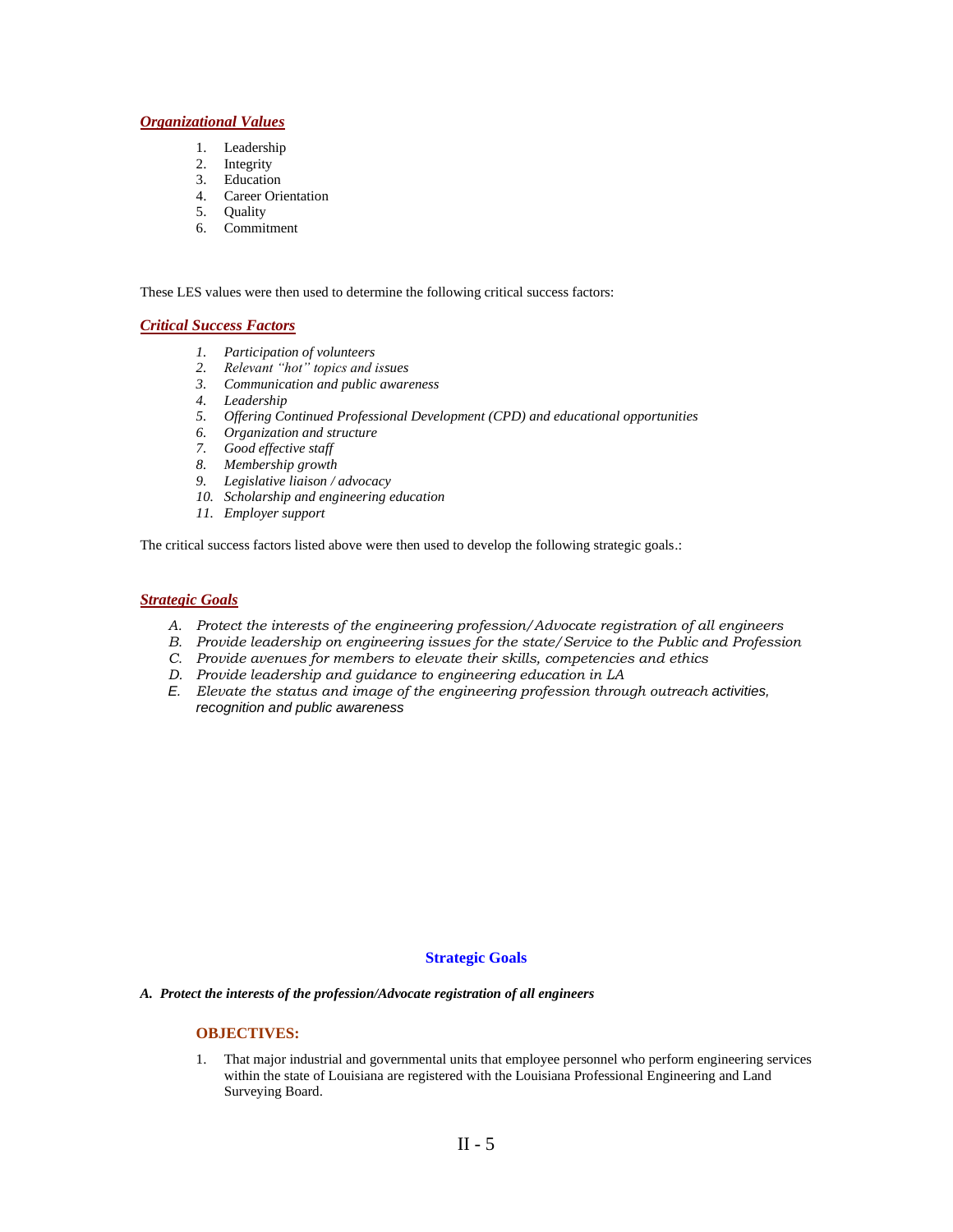- 2. Preserve the current method of selection of members of Louisiana Professional Engineering and Land Surveying Board appointed by the Governor of Louisiana who govern the registration of engineers in Louisiana.
- 3. Preserve the integrity of the profession through legislative advocacy in order to maintain the licensure requirements as stipulated by the Licensing Board.

# **PERFORMANCE INDICATORS**:

- Cooperation between LES and LAPELS
- Correspondence with ABET accredited Universities
- Maintaining support for our Legislative Advocates

#### **STRATEGIES:**

- 1. Maintain effective communication with the Louisiana Professional Engineering and Land Surveying Board through the LES liaison committee, meetings and other appropriate contacts to discuss and act on matters of mutual concern.
- 2. Establish an Ad Hoc committee to recommend to the board a philosophy and actions as appropriate to address the industrial exemption and increase the percent of practicing engineers who are licensed.
- 3. Advocate that the Fundamental of Engineering (FE) exam be required by the college of engineering and offered to all engineering students within six months of graduation.

#### **B. Provide leadership on engineering issues for the state/ Service to the Public and Profession**

# **OBJECTIVES**

- 1. Develop chapter and committee "action plans" to further the five major goals of LES as set forth in this strategic plan at the local and committee levels.
- 2. Conduct efficient and effective governance of LES at the chapter and state levels while participating through representation at all levels. Coordinate with regional and national engineering organizations, as required, to address critical engineering concerns.
- 3. Serve as the central state organization for engineering intersociety relations.
- 4. Become proactive in identifying community concerns before they result in adverse publicity that might negatively impact the image of professional engineers.
- 5. Membership growth and retention.

# **PERFORMANCE INDICATORS**

- Number of public LES appearances.
- Number of Actions Plans submitted to the LES Board of Direction by the Chapters and Committees.
- Number of responses to legislative issues that receive LES participation.
- Number of and membership attendance at LES meetings, committee and chapter functions.
- Percent growth of LES Membership.
- Number of partnering agreements established/renewed.

# **STRATEGIES**

- 1. Become recognized as the leader of engineering issues within the state as the central overall coordinating organization that proactively addresses concerns of the engineering profession, technical societies and related professional organizations.
- 2. Brief legislative agenda and status of issues at regular board meeting as appropriate.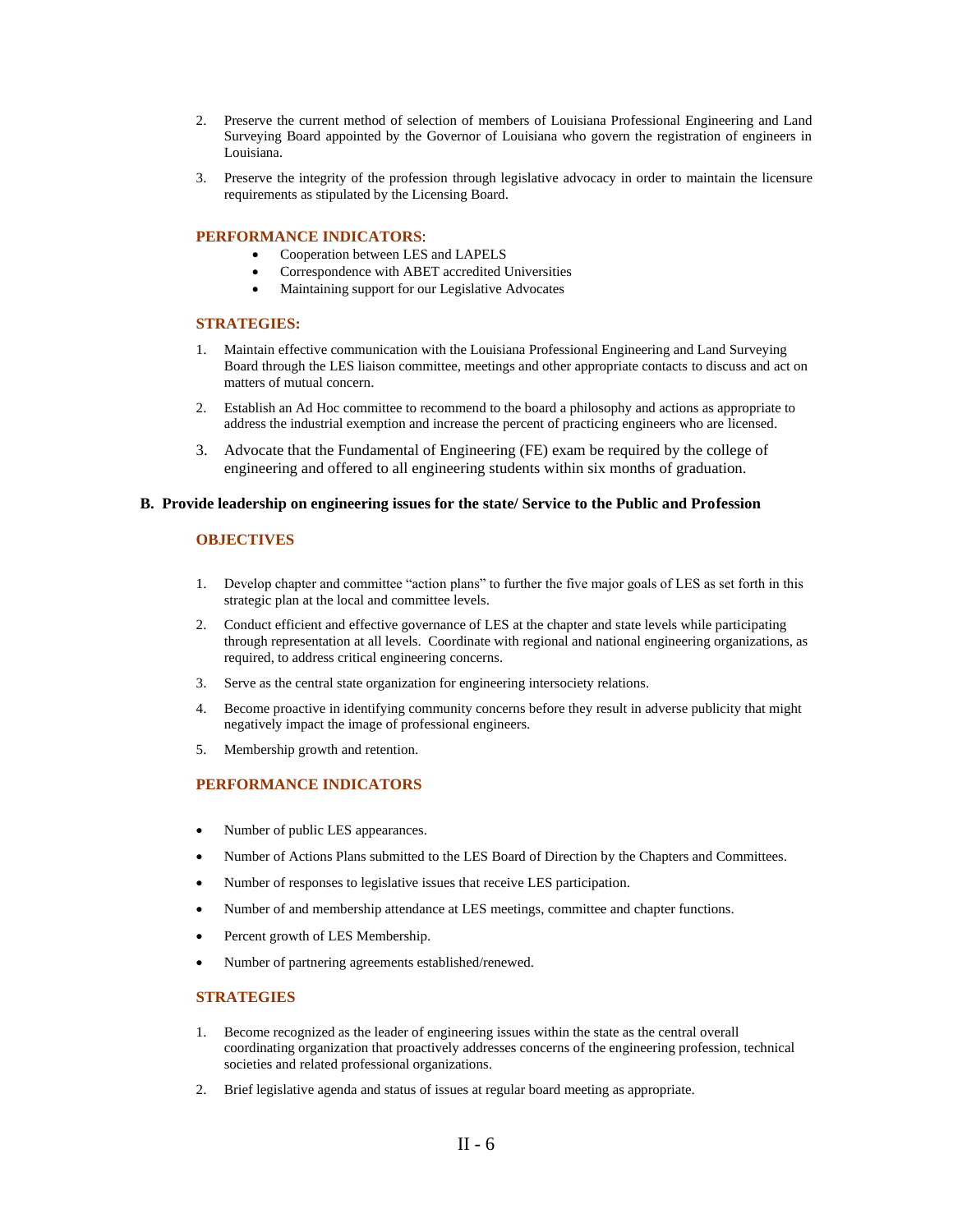- 3. Seek newsworthy issues and items for publication to appropriate audiences, stakeholders and the public to the maximum extent possible.
- 4. Develop the elected leadership at the chapter and state levels.
- **5. Meet with the municipalities to offer assistance in representing the engineering profession as an independent source of guidance when issues or problems are encountered in the course of commerce.**
- 6. Upgrade LES website to provide for on-line membership application, timely dissemination of LES activities and communications, strategic plans, provide a means of member feedback, and provide access to continuing education material.

#### *C. Provide avenues for members to elevate their skills, competencies and ethics*

# **OBJECTIVES**

- 1. Provide professional development (CPD) opportunities for all engineers through engineering conferences, workshops, meetings, and updated virtual library.
- 2. Provide list of individuals and organizations that wish to offer CPD courses and seminars.
- 3. Provide ethics training to all engineers.

#### **PERFORMANCE INDICATORS**

- Number of attendees at conferences, workshops, meetings, webinars, and virtual library use
- Number of Professional Engineers on the teaching staffs at Louisiana's engineering colleges.
- •
- Number of individual organizations certified to provide CPD's.

#### **STRATEGIES**

- 1. Each Chapter conducts regular meetings with topics and speakers that qualify for Professional Development Hours (PDHs).
- 2. Host the Joint Engineering Societies Conference (JESC) and other conferences, as needed, annually to provide a multi-discipline opportunity for all engineers to further their professional development to earn PDHs and to network with other engineers and companies which provide engineering related products and services.
- 3. Provide "speakers" to make presentations on the engineering registration process to student chapters and technical societies.
- 4. Provide virtual and online program study courses to the State and Local Chapters.

# *D. Provide leadership and guidance to engineering education in Louisiana*

# **OBJECTIVES**

- 1. Assist students financially who wish to pursue the study of engineering.
- 2. Provide a forum for the identification, discussion and resolution of engineering education issues and concerns.
- 3. Support university curriculum committees in improving engineering curriculums and developing land surveying curriculums.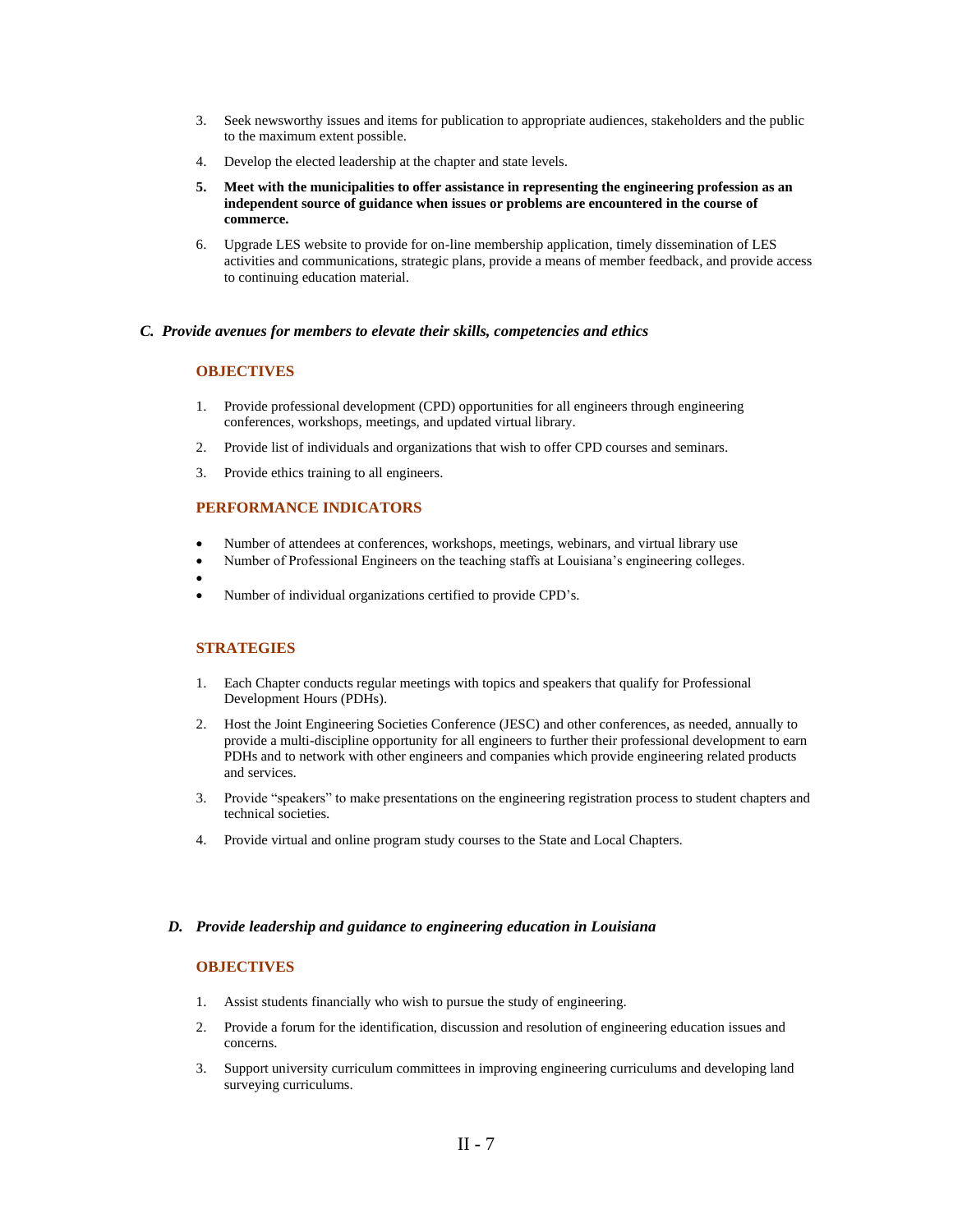4. Develop communications with all ABET accredited universities within LA that offer engineering curriculums stressing the importance of registration of their students upon graduation.

# **PERFORMANCE INDICATORS**

- Number of engineering scholarships awarded within the state.
- Percent of university advisory boards with LES Representation
- Engineering students participating in Tuition Opportunity Program for Students (TOPS) program

#### **STRATEGIES**

- 1. Develop a comprehensive list of engineering scholarships and awards.
- 2. Sponsor and facilitate meetings of the council of deans.
- 3. Appoint an official LES Board representative to all advisory committees to all engineering departments.

#### *E. Elevate the status and image of the engineering profession through outreach activities, recognition and public awareness*

#### **OBJECTIVES**

- 1. Develop an effective public relations program.
- 2. Host and continue to improve the following LES Sponsored programs at the Chapter and State levels:
	- o Mathcounts
	- o Future City Competition
	- o Support local school robotic programs

# **PERFORMANCE INDICATORS**

- Number of articles published on engineering accomplishments
- Track number of shares, likes, comments on social media publications
- Success of LES sponsor student teams in State/Regional and National competitions.
- Number of participating schools

#### **STRATEGIES**

- 1. Activate the Public relations committee to prepare and distribute press releases and newspaper articles as the opportunities arise.
- 2. Publish engineering accomplishments in the Louisiana Engineer Magazine and other appropriate publications.
- 3. Create an Ad Hoc Committee to discuss the Future City Competition its promotion and implementation in the state.
- 4. Developing a more active social media presence and actively maintain those accounts.
- 5. Engage local programs interested in robotics and provide logistical support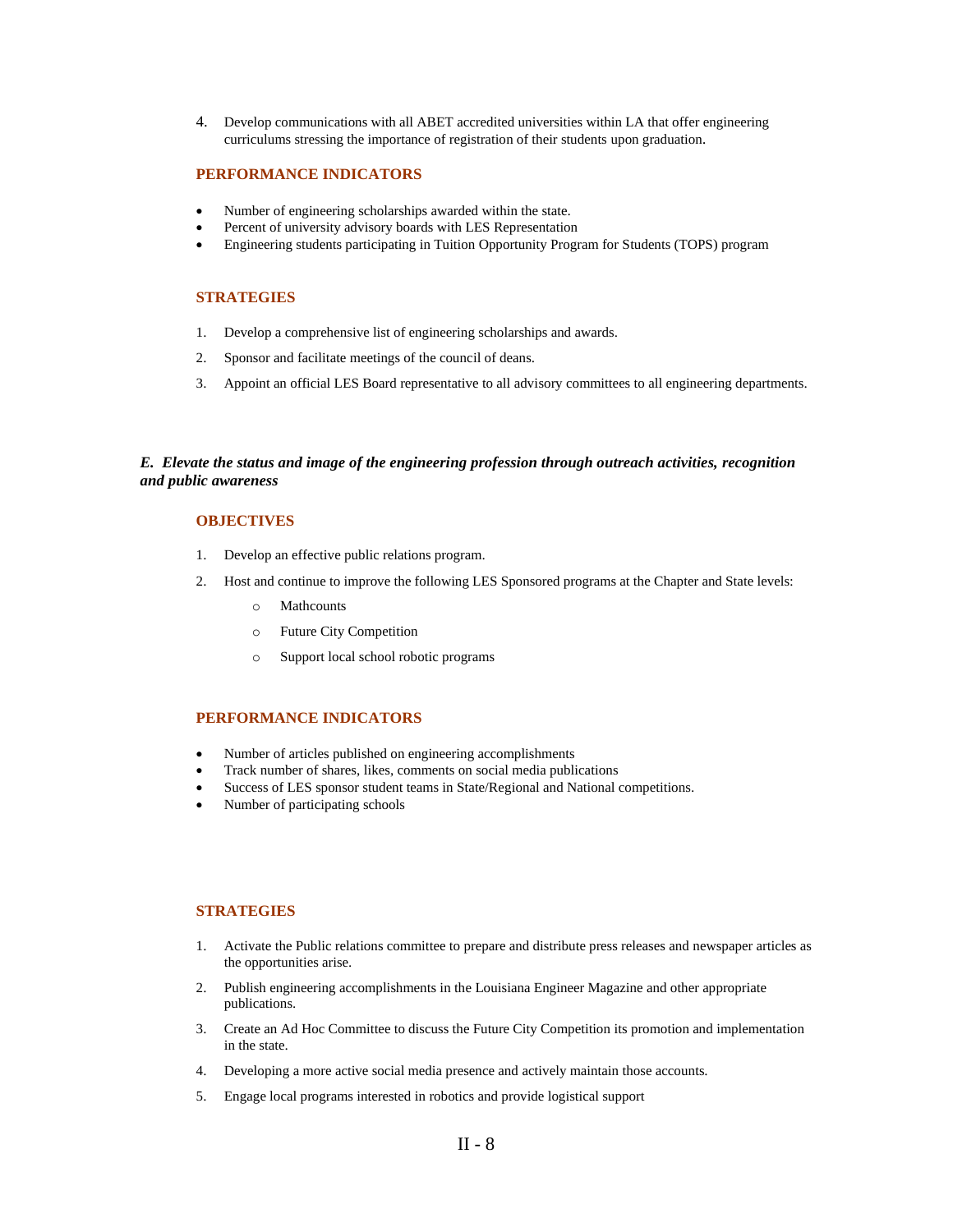# **LES Strategic Plan Implementation**

By setting the framework for sound management and accountability, the LES Strategic Plan provides guidance for how the organization will achieve its mission consistent with sound management principles. The plan establishes the basis for performance standards; defines requirements

that drive budget and resource management decisions; and provides accountability for all processes and outcomes.

The plan establishes a foundation upon which the staff, chapters and committees of the organization can define measures and targets. These measures can then be reported to the LES Board of Directors at its regularly scheduled meetings. This enables a systematic approach to measure organizational performance, establishes expectations for performance-based activities, and evaluates outcomes and their significance with respect to the overall mission. This process assures that all operating and supporting activities are planned and carried out within a goal-driven environment.

#### **LES Planning and Performance Measurement Approach**

#### **Periodic Evaluation and Validation**

Periodic evaluation shall be used to determine the progress against stated objectives, identify where goals require revision, identify barriers to accomplishing goals, and assist in identifying courses of action that will help overcome those barriers. Within LES, periodic evaluation is a continuous process of assessment, reporting, and evaluations throughout the year to the committees, chapters and the LES Board of Direction. This continuous process includes an annual evaluation to determine what, if any, improvements, revisions and updates should be made to this Strategic Plan, which shall be carried out by the long-range planning committee.

The results of evaluating all of the information from these sources, as well as knowledge of LES officers and board, are used to establish new goals and revise or update existing goals in the Strategic Plan.

#### **Key Factors Affecting Achievement of Goals and Objectives**

Factors within the control of LES:

- The Board of LES is focused on managing and assuring the performance capability envisioned in this Strategic Plan. These responsibilities include the requirement to:
- o Promote the competent, ethical, and professional practice of engineering.
- o Enhance the image and stature of engineering professionals.
- o Provide education, career development, networking opportunities, and other benefits to engineering professionals and students.
- o Advocate the interests of engineering professionals and protect the public through an effective government relations program.
- o Align the structure, activities, and governance of the society to optimize support and resources for all programs.

Factors outside of LES control:

- LES is a professional society that operates within the boundaries, laws, and regulations that govern similarly constituted organizations. Although LES can seek to influence new laws and the subsequent rules developed to implement them through the legislative process ultimate outcomes are determined through the democratic process and may not always be in the best interests of the engineering profession.
- LES depends heavily upon volunteerism of its individual engineering members and their willingness to "give" back" to his/her profession. The extent to which this can be accomplished is dependent on a number of factors including economic conditions, the support provided by corporate employers, ties to engineer